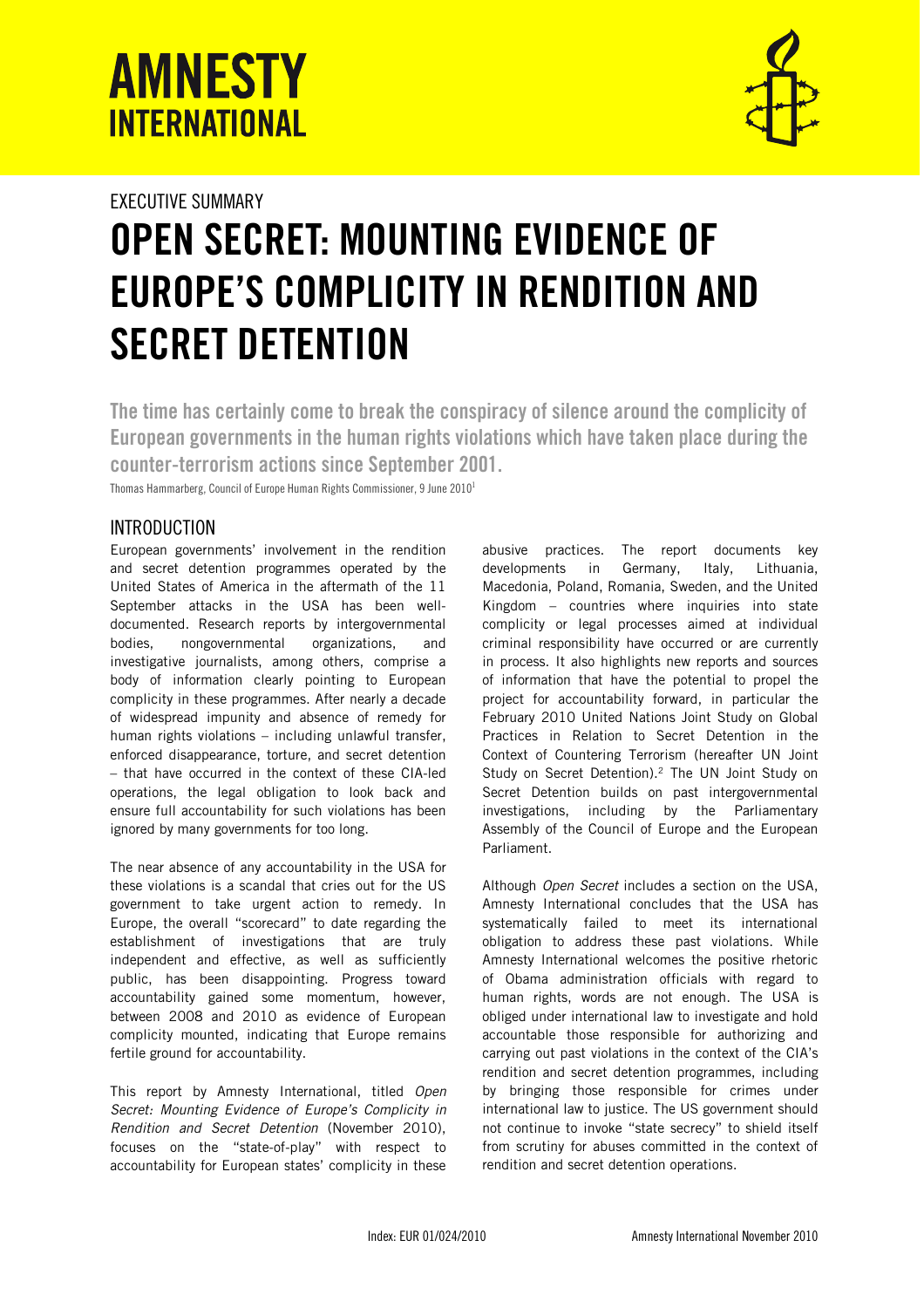Amnesty International urgently calls on European governments to reject such impunity, to capitalize on the momentum in Europe toward accountability, and to commit in full to justice for the victims of rendition, enforced disappearance, and torture and ill-treatment in the context of the fight against terrorism in the aftermath of the 11 September 2001 attacks in the USA. Claims of state secrecy must not be used to shield governments and individuals from scrutiny for their involvement in serious human rights violations. Moreover, in order to ensure that such abuses do not occur in the future, European governments must implement reforms for the civilian oversight of national intelligence and security agencies and of foreign intelligence agencies operating on their territories. This combination of accountability, effective redress for victims, and reform will help re-establish respect for human rights law and the responsibilities of states under that law to provide human rights protection to all persons entitled to it.

#### ACCOUNTABILITY FOR EUROPEAN COMPLICITY: COUNTRY UPDATE SUMMARIES

The detailed country entries in Open Secret document significant developments in key European countries where such developments have either propelled accountability processes forward or require that, in the face of new and compelling information, governments make concrete commitments to the establishment of a human rights-compliant process to ensure accountability for their roles in the US rendition and secret detention programmes. The entries below briefly summarize those developments.

### GERMANY: UNCONSTITUTIONAL RELIANCE ON STATE SECRETS UNDERMINES INQUIRY

A three-year long parliamentary inquiry into Germany's alleged involvement in the US CIA-led rendition and secret detention programmes completed its work in June 2009 and did not find any German state actor responsible for involvement in any rendition, enforced disappearance, or torture and ill-treatment of detainees.<sup>3</sup> On 17 June 2009, however, the German Constitutional Court ruled that the government's failure to cooperate with the inquiry violated the German Constitution by impeding the parliament's right as an oversight body to investigate the government.<sup>4</sup>

The UN Joint Study on Secret Detention specifically identified Germany as a government complicit in secret detention, referring to the case of Muhammad Zammar, who was reportedly interrogated by German agents while being held in secret detention in Syria in November 2000.<sup>5</sup> Evidence before the German parliamentary inquiry confirmed that Muhammad

Zammar was interrogated by German officials in Syria, that high-level German officials were aware of the use of torture in Syrian prisons, that Muhammad Zammar told his German interrogators that he had been ill-treated by the Syrians – and that German agents had additionally sent questions for use by Syrian agents in their interrogations of Muhammad Zammar.<sup>6</sup>

The profound lack of cooperation from the German authorities in the course of the inquiry, coupled with the identification of Germany in the UN Joint Study on Secret Detention as complicit in abuses perpetrated against Muhammad Zammar, urgently require further action on the part of the German government.

#### ITALY: FIRST CONVICTIONS OF CIA AND FOREIGN AGENTS

In November 2009, an Italian court handed down the first and only convictions to date in relation to human rights violations in the context of the CIA rendition and secret detention programmes. Convicted were 22 CIA agents, one US military official and two Italian intelligence operatives, all for their involvement in the abduction of Egyptian national Usama Mostafa Hassan Nasr (better known as Abu Omar) from a Milan street in February 2003.<sup>7</sup> Abu Omar was subsequently unlawfully transferred from Italy to Egypt where he was held in secret and allegedly tortured. Eight other US and Italian defendants were not convicted as the court held that they were protected either by diplomatic immunity or the "state secrets" privilege.

The trial of the US nationals proceeded in absentia (in their absence) due to successive Italian governments' refusal to transmit extradition warrants to the US government. Trials in absentia are not permitted under international human rights law in the circumstances present in this case. If the US nationals are apprehended in the future, they should be entitled to a new trial before a different judge and to the presumption of innocence in that new trial.

The Italian Constitutional Court ruled in March 2009 that much of the evidence against particular defendants, particularly high-level officials in the Italian military intelligence service, was covered by the "state secrets" doctrine and could not be admitted at trial.<sup>8</sup>

The case was appealed in March 2010 by the prosecutor, who has challenged the interpretation and application of the "state secrets" privilege in the lower court and the scope of diplomatic immunity. The appeal proceedings commenced in October 2010.9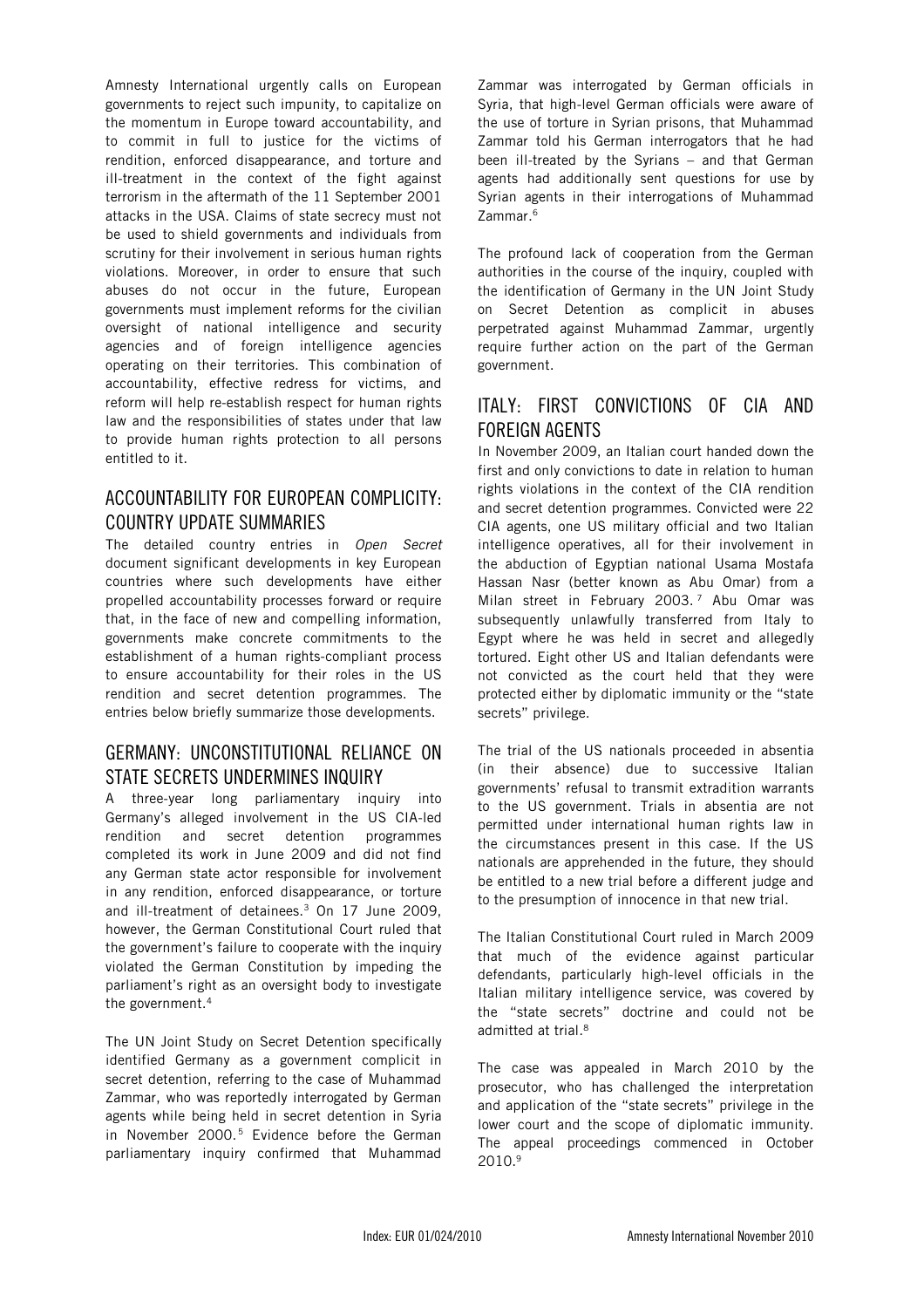#### LITHUANIA: CIA SECRET PRISON REVEALED FOR FIRST TIME

A Lithuanian parliamentary inquiry concluded in December 2009 that CIA secret prisons existed in the country, but stopped short at determining whether detainees were actually held there.

On 5 November 2009, the Lithuanian parliament mandated the Committee on National Security and Defence to conduct a parliamentary inquiry and present findings to the parliament. The inquiry's final report, released on 22 December 2009, concluded that two secret sites were prepared to receive suspects; it concluded that one was not used (Project No. 1), and that it could not establish on the information available to it whether another, at Antaviliai, outside Vilnius, had ever actually held prisoners (Project No. 2).<sup>10</sup>

The key recommendation in the inquiry's final report was a proposal that the Prosecutor General's Office investigate whether the acts of three former senior Lithuanian State Security Department (SSD) officials amounted to the criminal misuse of office or abuse of powers under Lithuanian law. In January 2010, the Lithuanian Prosecutor General's Office opened a criminal investigation into state actors' alleged involvement in the establishment and potential operation of the sites, which is on-going.

The UN Joint Study on Secret Detention issued in February 2010 was the first public intergovernmental report to include independent evidence that Lithuania was incorporated into the CIA rendition and secret detention programmes. By analyzing "data strings", the study confirmed that planes operating in the context of the CIA rendition and secret detention programmes had landed in Lithuania under cover of "dummy" flight plans.<sup>11</sup>

The two secret sites were subsequently visited in June 2010 by a delegation from the European Committee for the Prevention of Torture (CPT). <sup>12</sup> The CPT's landmark visit signified the first time that an independent monitoring body had visited a secret prison established by the CIA in Europe in the context of the US government's global counter-terrorism operations and made that visit known to the public.

#### MACEDONIA: EUROPEAN COURT TO CONSIDER FIRST RENDITION CASE

Efforts to hold the Macedonian government accountable for its role in the unlawful detention in Macedonia in December 2003 and subsequent CIAled rendition to Afghanistan in 2004 of German national Khaled el-Masri gained momentum in September 2009 when Khaled el-Masri lodged a case

against Macedonia at the European Court of Human Rights.<sup>13</sup> The landmark application represents the first time the European Court is likely to consider on the merits a case involving a Council of Europe member state's alleged complicity in the CIA rendition and secret detention programmes. The European Court transmitted the el-Masri v Macedonia application to the Macedonian authorities for the government's observations in October 2010.<sup>14</sup>

Khaled el-Masri's application to the European Court of Human Rights alleges that Macedonian state actors were directly responsible for his unlawful detention for 23 days in a hotel in Skopje; for his ill-treatment during that period; and for handing him over to the CIA with the knowledge that he would be unlawfully transferred, detained, and at risk of torture and illtreatment in Afghanistan – all violations of Macedonia's obligations under the European Convention for the Protection of Human Rights and Fundamental Freedom. $15$  The Macedonian government has previously consistently denied that Khaled el-Masri was held illegally on its territory and handed over to the CIA.<sup>16</sup>

### POLAND: EVIDENCE MOUNTS IN SECRET PRISON INVESTIGATION

In compliance with Poland's Statute on Access to Public Information, the Polish Air Navigation Services Agency (PANSA) released 19 pages of raw flight data to the Polish Helsinki Foundation for Human Rights (HFHR) and the Open Society Justice Initiative (OSJI) in December 2009.<sup>17</sup> The data revealed not only that planes operating in the context of the US rendition and secret detention programmes had landed on Polish territory but also that PANSA had actively collaborated with the CIA to create "dummy" flight plans to cover-up the true destinations of some of the flights: some flight plans listed Warsaw as the destination when in fact the plane had landed at Szymany.<sup>18</sup> According to the data, PANSA also assisted in navigating aircraft into Szymany on two occasions without having received any official flight plans at all.<sup>19</sup>

Further conformation of Polish involvement in these operations came in July 2010 with information released to the HFHR from the Polish Border Guard Office indicating that between 5 December 2002 and 22 September 2003 seven planes operating in the context of the CIA's rendition programme landed at Szymany airport.<sup>20</sup> On five of the flights, passengers were aboard on arrival, but on departure only the crew remained on board. Another plane arrived with seven passengers, but departed with four. A plane that arrived on 22 September 2003, landed at Szymany with no passengers, but departed with five passengers on board and continued on to Romania (see section below on Romania).<sup>21</sup>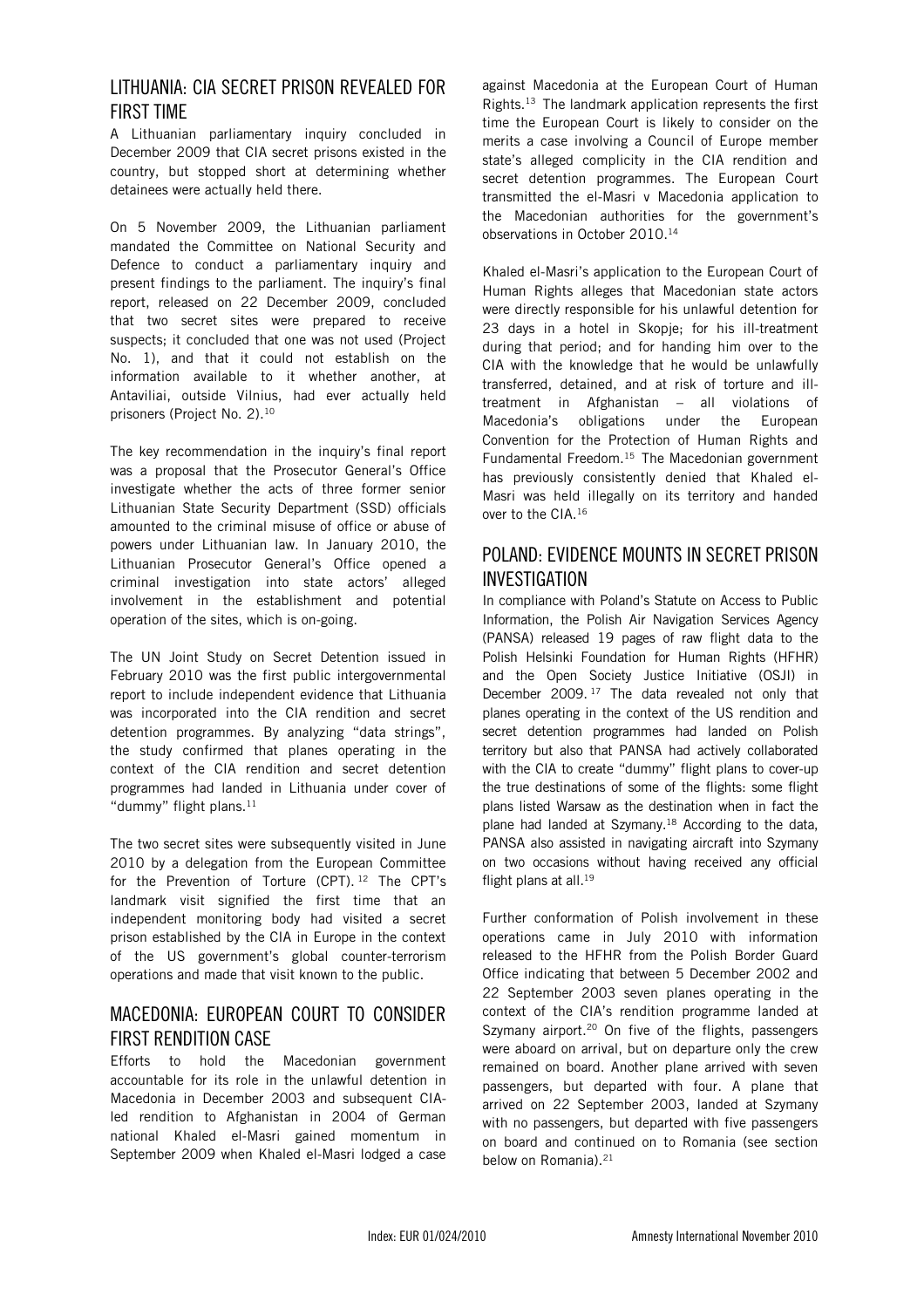Analysis contained in the February 2010 UN Joint Study on Secret Detention, supported by the statements of confidential sources, gave credence to the notion that one of the secret detainees held in Poland was Abd al-Rahim al-Nashiri, a Saudi national alleged to have masterminded the bombing of the USS Cole, and who is currently detained and awaiting trial by military commission in Guantanamo Bay.<sup>22</sup>

The criminal investigation by the Appeal Prosecutor's Office into Poland's alleged involvement in the CIA rendition and secret detention programmes has never made public its terms of reference or timeline. In September 2010, however, the prosecutor's office publicly confirmed that it was investigating claims by Saudi national, Abd al-Rahim al-Nashiri, that he had been held in secret in Poland in 2002–2003.<sup>23</sup> The prosecutor formally granted Adb al-Rahim al-Nashiri status as a victim in October 2010: the first time a rendition victim's claims have been acknowledged in the context of the official investigation into a secret prison in Poland.<sup>24</sup>

On 27 October 2010 the UN Human Rights Committee called on the government of Poland to ensure that it establishes an independent inquiry, with public findings, into its role in CIA renditions and secret detention that has "full investigative powers to require the attendance of persons and the production of documents... and to hold those found guilty accountable, including through the criminal justice system".<sup>25</sup>

#### ROMANIA: IMPLAUSIBLE DENIALS AMIDST MOUNTING ALLEGATIONS

The Romanian government has consistently denied the presence on its territory of a secret detention facility since the allegation first arose in 2005. Since late 2008, however, claims that Romania hosted a secret CIA prison have surfaced from a variety of additional sources. In August 2009, the New York Times reported that unnamed former US intelligence sources claimed that one such centre was located in Bucharest, the Romanian capital city.<sup>26</sup>

The February 2010 UN Joint Study on Secret Detention concluded that a plane operating in the context of the CIA's rendition programme – a Boeing 737, registration number N313P – flew from Poland to Romania on 22 September 2003.<sup>27</sup> The UN experts could not, however, confirm definitively that the flight involved transfers of detainees.<sup>28</sup> In a note verbale to the UN experts dated 27 January 2010, the Romanian authorities repeated their stock denials that planes carrying detainees had landed on Romanian territory and that they had hosted a secret detention site.<sup>29</sup>

Documents released by the Polish Border Guard Office in July 2010 (see above section on Poland) indicate that the same Boeing 737 (Reg. No. N313P) arrived in Poland on 22 September 2003 with no passengers aboard, but took on five passengers before departing Szymany for Bucharest. 30 In August 2010, the Associated Press, citing unnamed current and former US officials, reported that Khaled Sheikh Mohamed, alleged mastermind of the 11 September 2001 attacks in the USA, was transferred around 22 September 2003 on a Boeing 737 from Szymany, Poland to a new detention facility codenamed "Britelite" in Bucharest, Romania.<sup>31</sup>

Citing claims by unnamed former US intelligence officials, the Associated Press also reported in October 2010 that Abd al-Rahim al-Nashiri was held in secret detention in Romania.<sup>32</sup>

Revelations in 2009 and 2010 regarding Romania's alleged complicity in the CIA rendition and secret detention programmes require that the Romanian government recommit to the establishment of a full, impartial, independent, and effective investigation into its role in these operations.

#### SWEDEN: RENDITION CASES REQUIRE FULL ACCOUNTABILITY AND REDRESS

The Swedish government has failed to date to satisfy its obligation to fully investigate the renditions at the hands of the CIA in December 2001 of Ahmed Agiza and Mohammed al-Zari from Sweden to Egypt, where the men reported that they were tortured and illtreated in Egyptian custody.<sup>33</sup> Although the Swedish government claimed that it had obtained diplomatic assurances against torture and ill-treatment from the Egyptian authorities prior to transfer, the UN Committee against Torture and UN Human Rights Committee both held that Sweden had violated the prohibition on torture by its involvement in the men's transfers to Egypt and that Egypt's diplomatic assurances did not provide a sufficient safeguard against that manifest risk of torture and other illtreatment.<sup>34</sup>

Although the government has paid the men compensation, Sweden has failed to provide them with full, effective redress, which should include not only compensation, but also rehabilitation, restitution, just satisfaction, and guarantees of non-repetition. To that end, Sweden should implement preventive measures to ensure full judicial review of all decisions to expel persons alleged to be threats to national security whenever allegations are raised that a person would face a real risk of torture or other ill-treatment as a result of the transfer. Such preventive measures should include a commitment by the Swedish government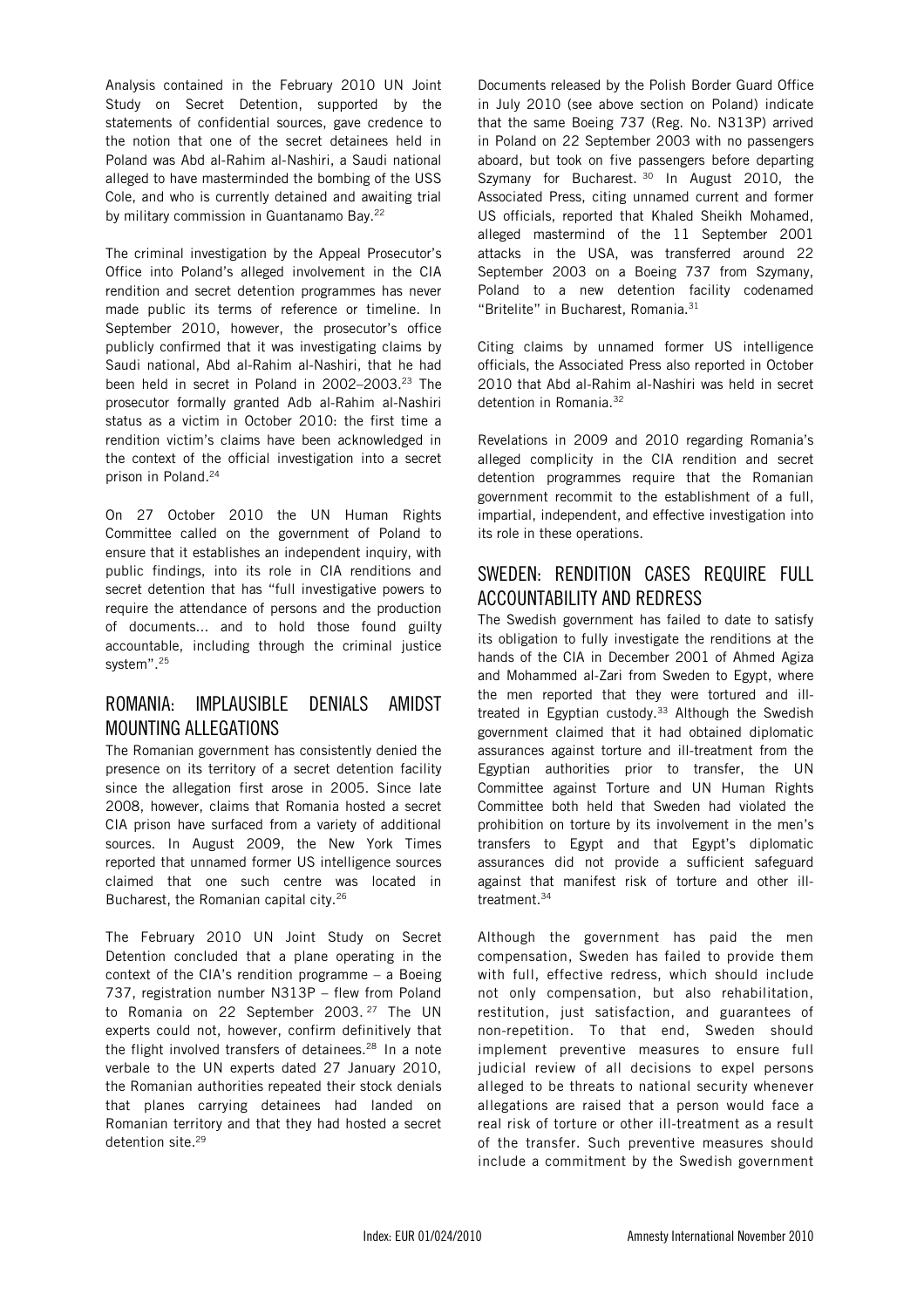not to employ diplomatic assurances against torture or ill-treatment as a basis for removals to countries where there is a real risk to the individual of such treatment.<sup>35</sup>

The Swedish government formally rescinded the men's expulsion orders in 2008, but in November 2009 the men's appeals against the government's refusal to grant them residence permits were dismissed, partly based on information never disclosed to either Mohammed al-Zari or Ahmed Agiza.<sup>36</sup> Awarding both men residence permits would contribute toward ensuring that they receive an effective remedy, including adequate restitution.<sup>37</sup>

Although the Swedish Parliamentary Ombudsman and the parliamentary Standing Committee on the Constitution conducted internal inquiries, neither satisfied Sweden's legal obligation to investigate the human rights violations that occurred in the context of the men's unlawful transfers and allegations of torture or other ill-treatment, and to bring those responsible to account.<sup>38</sup>

#### UNITED KINGDOM: GOVERNMENT ANNOUNCES "TORTURE INQUIRY"

The UK government announced in July 2010 that it would establish an inquiry into the involvement of UK state actors in the alleged mistreatment of individuals detained abroad by foreign intelligence services. Despite allegations of such involvement in a number of cases across a range of countries – including Afghanistan, Egypt, Pakistan, and at Guantanamo Bay, Cuba – the former Labour government refused for years to heed repeated calls for an independent, impartial inquiry.

In most of the cases, there is credible evidence that UK personnel participated in interrogations of detainees and/or provided information that led other countries to apprehend, detain, and interrogate individuals when the UK knew that individuals would be at risk of torture and/or unlawful detention or that the UK sent questions to the detaining state to be put to a detainee.<sup>39</sup> Moreover, the government has acknowledged that the UK was involved in the US-led rendition programme through the use of UK territory, for example Diego Garcia.<sup>40</sup>

In February 2010, the UN Joint Study on Secret Detention, specifically referencing allegations of UK collaboration with the Pakistani intelligence services, identified the UK as a country complicit in the secret detention of a person for "knowingly [taking] advantage of the situation of secret detention by sending questions to the State detaining the person or by soliciting or receiving information from persons who are being kept in secret detention".<sup>41</sup> The UN study also contained references to

the allegation that persons were held in secret detention on Diego Garcia.<sup>42</sup>

In an attempt to ensure that the inquiry's scope and depth are broad enough to ensure accountability, a coalition of nine human rights NGOs – including Amnesty International – wrote in September 2010 to Sir Peter Gibson, the chair of the inquiry panel, and recommended, among other things, that victims have official standing and publicly-funded representation by counsel of their choice; that nongovernmental organizations be permitted to participate in the inquiry and make submissions; that any resort by the government to invoke state secrecy be subject to independent review; and that the inquiry must look broadly at relevant government policies and the oversight mechanisms for the security services and make recommendations in order to prevent human rights violations in the future.<sup>43</sup>

#### CONCLUSION

The idea that governments and individuals must be held accountable for violating people's rights underpins the modern human rights movement. Identifying abusive governments and individual perpetrators, collecting evidence of their responsibility in relation to human rights abuses (whether by direct perpetration, complicity, or failure to prevent), ensuring the truth is revealed to the victims and survivors as well as the wider public, and bringing that evidence before intergovernmental bodies or courts of law for criminal prosecution or civil suits for damages: these all contribute to real accountability. In the absence of such accountability, impunity prevails and the noble words avowed by states in the text of so many human treaties are robbed of their true value: as basic safeguards for respecting and ensuring the dignity of every human being.

European governments have an opportunity now to recommit to a human rights machinery at the national level that works to end impunity, not perpetuate it. The fact that European states colluded in such egregious violations – illegal transfers, secret detention, and torture and ill-treatment; crimes under international law, in fact – is sobering.

Amnesty International calls on European governments to reject impunity and set a corrective course toward accountability for their role in the CIA's rendition and secret detention programmes. Europe is fertile ground for such accountability and governments and the public across the region should capitalize on the momentum generated by on-going accountability processes in a number of countries. Europe must not become an "accountability-free" zone.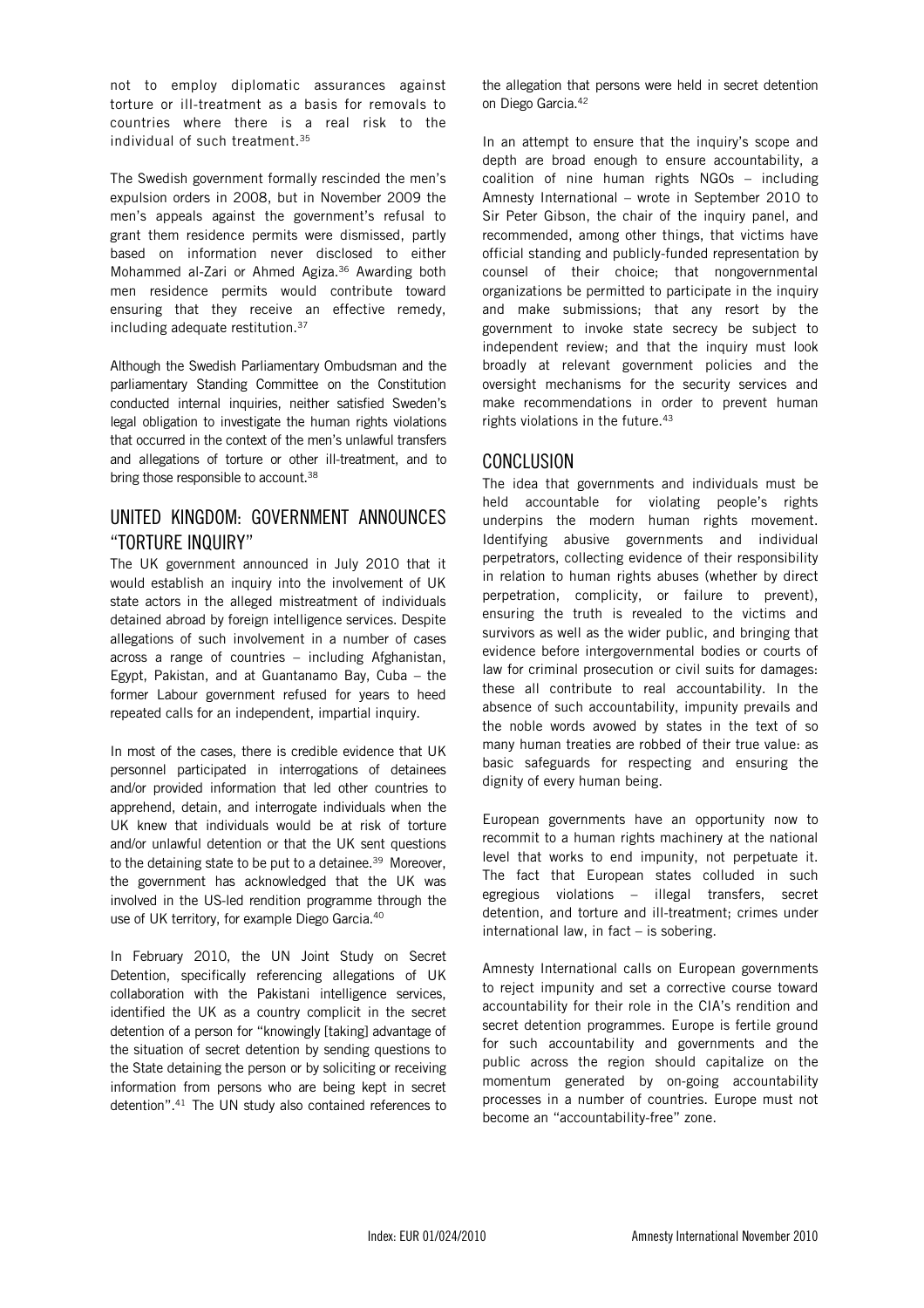#### ENDNOTES

l

<sup>1</sup> Thomas Hammerberg, Council of Europe Human Rights Commissioner, "Human Rights Comment: Torture Allegations Must be Properly Investigated", 9 June 2010, http://commissioner.cws.coe.int/tiki-view\_blog\_post.php?postId=45.

<sup>2</sup> United Nations Human Rights Council, Joint study on global practices in relation to secret detention in the context of countering terrorism of the Special Rapporteur on the promotion and protection of human rights and fundamental freedoms while countering terrorism, the Special Rapporteur on torture and other cruel, inhuman or degrading treatment or punishment, the Working Group on Arbitrary Detention, and the Working Group on Enforced and Involuntary Disappearances (hereafter UN Joint Study on Secret Detention), A/HRC/13/42, 19 February 2010, http://www2.ohchr.org/english/bodies/hrcouncil/docs/13session/A-HRC-13-42.pdf. An advanced unedited version was originally published on 26 January 2010.

<sup>3</sup> The parliamentary inquiry was referred to as "BND-Untersuchungsausschuss".

4 Federal Constitutional Court press release, "Limited Grant of Permission to Testify and Refusal to Surrender Documents to BND Committee of Inquiry Partly Contrary to Constitutional Law", No. 84/2009, 23 July 2009, http://www.bundesverfassungsgericht.de/en/press/bvg09-084en.html. The full decision (in German) can be accessed here: http://www.bundesverfassungsgericht.de/entscheidungen/es20090617\_2bve000307.html.

5 UN Joint Study on Secret Detention, para. 159.

6 Deutscher Bundestag, Beschlussempfehlung und Bericht des 1. Untersuchungsausschusses nach Artikel 44 des Grundgesetzes, Drucksache 16/13400, 18. 06. 2009.

7 Tribunale di Milano, IV Sezione Penale, Decision No. 12428/09, 4 November 2009 [Judge Oscar Magi presiding as sole judge in non-jury trial]. See also, Amnesty International news release, "Convictions in Abu Omar Rendition Case a Step Toward Accountability," 5 November 2009, http://www.amnesty.org/en/news-and-updates/news/convictions-abu-omar-rendition-case-steptoward-accountability-20091105. See also, Amnesty International, State of Denial: Europe's Role in Rendition and Secret Detention, pp. 45 (case sheet on Abu Omar).

8 Sentenza della Corte Costituzionale n.106 del 2009.

<sup>9</sup> "Italy trial of CIA kidnapping case begins", Associated Press, 12 October 2010,

http://www.msnbc.msn.com/id/39634807/ns/world\_news-europe/.

<sup>10</sup> Findings of the parliamentary investigation by the Seimas Committee on National Security and Defence concerning the alleged transportation and confinement of persons detained by the Central Intelligence Agency of the United States of America in the territory of the Republic of Lithuania, 22 December 2009, http://www3.lrs.lt/pls/inter/w5\_show?p\_r=6143&p\_k=2.

<sup>11</sup> According to the UN Joint Study on Secret Detention, para. 120: "Two flights from Afghanistan to Vilnius could be identified: the first, from Bagram, on 20 September 2004, the same day that 10 detainees previously held in secret detention, in a variety of countries, were flown to Guantanamo; the second, from Kabul, on 28 July 2005. The dummy flight plans filed for the flights into Vilnius customarily used airports of destination in different countries altogether, excluding any mention of a Lithuanian airport as an alternate or back-up landing point."

<sup>12</sup> European Committee for the Prevention of Torture news release, "Council of Europe Anti-Torture Committee Visits Lithuania", 23 June 2010, http://www.cpt.coe.int/documents/ltu/2010-06-23-eng.htm.

<sup>13</sup> Application to European Court of Human Rights, El-Masri v Macedonia, Application No. 39630/09, 18 September 2009, http://www.soros.org/initiatives/justice/litigation/macedonia/Application-Public-Version-20090921.pdf.

<sup>14</sup> European Court of Human Rights, *El-Masri v Macedonia*, Application No. 39630/09, Statement of Facts and Questions to the Parties, 8 October 2010, http://cmiskp.echr.coe.int/tkp197/view.asp?item=2&portal=hbkm&action=html&highlight=elmasri%20%7C%20v%20%7C%20macedonia&sessionid=61179632&skin=hudoc-cc-en.

 $15$  Application to European Court of Human Rights, EI-Masri v Macedonia, op. cit., fn 12.

<sup>16</sup> Letter from Macedonian Ministry of Foreign Affairs to then Secretary General of the Council of Europe, Terry Davis, 3 April 2006, on file with Amnesty International; see also Amnesty International, Europe: State of Denial: Europe's Role in Rendition and Secret Detention, (AI Index: EUR 01/003/2008), 24 June 2008, p. 31 http://www.amnesty.org/en/library/info/EUR01/003/2008/en.

<sup>17</sup> Open Society Justice Initiative news release, "Fresh Evidence Shows Polish Government, CIA Cooperation on Renditions", 22 February 2010, http://www.soros.org/initiatives/justice/focus/foi/news/poland-rendition-20100222.

<sup>18</sup> Open Society Justice Initiative and Polish Helsinki Foundation for Human Rights, Explanation of Rendition Flight Records Released by the Polish Air Navigation Services Agency, 22 February 2010, http://www.soros.org/initiatives/justice/focus/foi/news/poland-rendition-20100222/flight-records-20100222.pdf. The raw data

which this explanation analyzes can be found at http://www.soros.org/initiatives/justice/focus/foi/news/poland-rendition-20100222/disclosure-20100222.pdf.

 $19$  Ibid.

<sup>20</sup> Helsinki Foundation for Human Rights news release. "The Border Guard Office has Provided New Information regarding Crew and Passengers of CIA Planes Landing at the Polish Airport in Szymany", 30 July 2010,

http://www.hfhr.org.pl/cia/images/stories/PRESS%20RELEASE%202.pdf. The HFHR noted that the Polish government refused to release this information to the PACE special rapporteur on renditions and secret detention, Swiss Senator Dick Marty, when he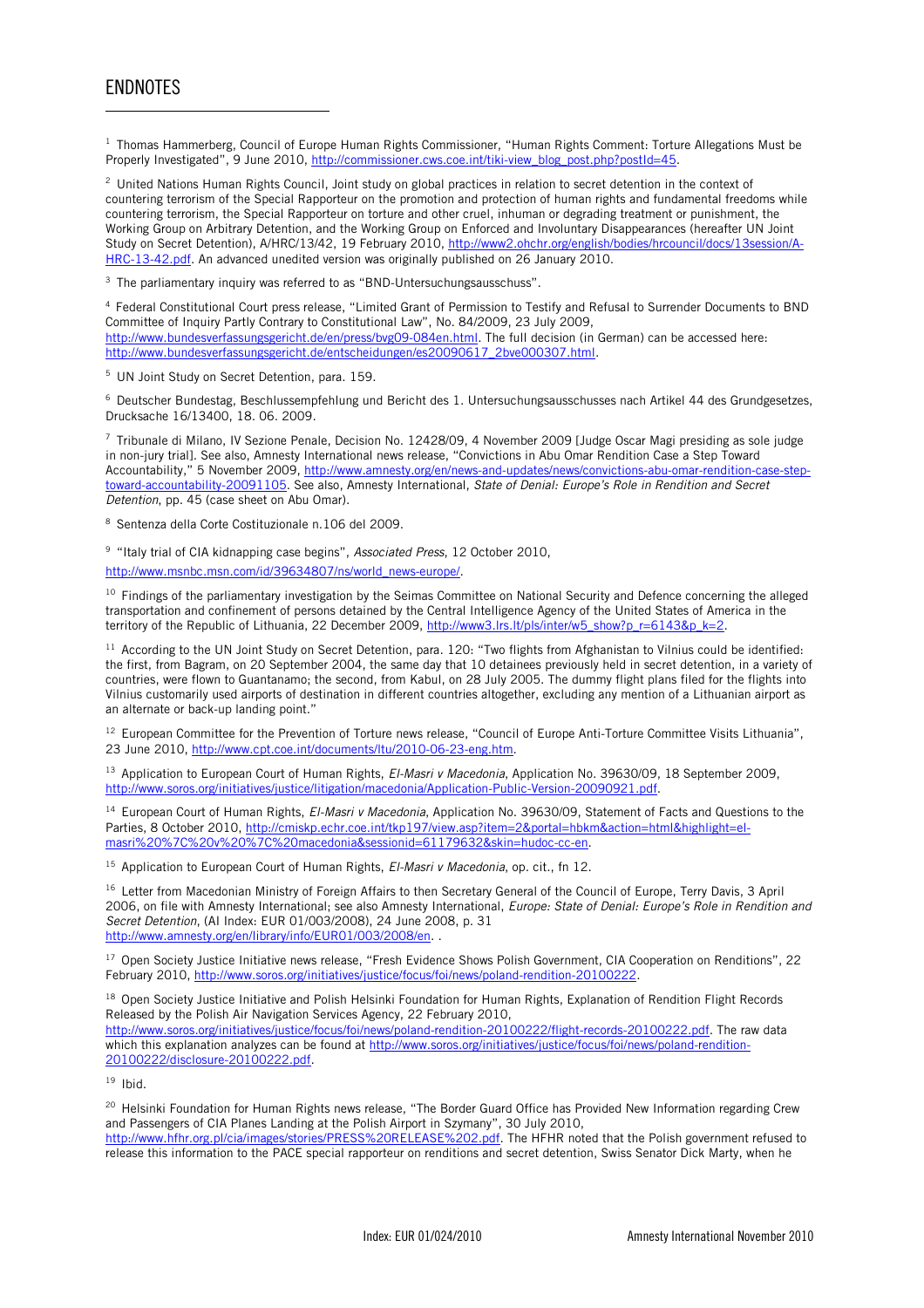requested cooperation from Poland in the course of his investigation. The information included a 23 July 2010 letter from the Border Guard Office confirming that seven flights landed at Szymany between December 2002 and September 2003, http://www.hfhr.org.pl/cia/images/stories/Letter\_23\_07\_2010.pdf.

<sup>21</sup> See data provided by the Polish Border Guard Office: http://www.hfhr.org.pl/cia/images/stories/Data\_flights\_eng.pdf.

<sup>22</sup> UN Joint Study on Secret Detention, para. 116.

l

<sup>23</sup> "Polish Prosecutors to Probe CIA Prison Acts", Associated Press, 22 September 2010, http://www.google.com/hostednews/ap/article/ALeqM5je7nwMRcExNQtyMHklgyZ-5kcWqAD9ID071O0

<sup>24</sup> Open Society Justice Initiative news release, "Polish Prosecutor Recognizes Guantanamo Prisoner as Victim in CIA Black Site Investigation", 27 October 2010, http://www.soros.org/initiatives/justice/focus/national-security/news/poland-cia-nashiri 20101027. See also, Vanessa Gera and Adam Goldman, "Terror Suspect gets Victim Status in Polish Probe", Associated Press, 27 October 2010, http://hosted2.ap.org/txdam/2328593e932a4d72bf7e9798dc61d072/Article\_2010-10-27-EU-Poland-CIA-Prison/id-b6d8bb2d5ed244a8b80eb33f6eba4023 [citing unnamed US intelligence officials stating that Abd al-Rahim al-Nashiri was held in secret detention in Poland].

<sup>25</sup> Human Rights Committee, "Poland: Concluding Observations on Sixth Periodic Report", CCPR/C/POL/CO/6, 27 October 2010, para. 15, http://www2.ohchr.org/english/bodies/hrc/hrcs100.htm.

<sup>26</sup> David Johnston and Mark Mazzetti, "A Window into CIA's Embrace of Secret Jails" New York Times, 12 August 2009, www.nytimes.com/2009/08/13/world/13foggo.html?\_r=2&ref=global-home.

<sup>27</sup> UN Joint Study on Secret Detention, para. 117.

<sup>28</sup> The UN Joint Study on Secret Detention suggests that three Yemeni nationals, Mohammad al-Asad, Salah Ali, and Mohammed Farag Ahmad Bashmilah may have been held in a Romanian secret detention facility: para. 113. See also, Amnesty International, USA/Yemen: Secret Detention in CIA 'Black Sites', AI Index: AMR 51/177/2005, 8 November 2005, http://www.amnesty.org/en/library/asset/AMR51/177/2005/en/3bbac635-d493-11dd-8a23 d58a49c0d652/amr511772005en.html.

<sup>29</sup> Human Rights Council, Note verbale dated 27 January 2010 from the Permanent Mission of Romania to the United Nations Office at Geneva addressed to the Office of the United nations High Commissioner for Human Rights", A/HRC/13/G/13, 2 March 2010.

30 See data provided by the Polish Border Guard Office: http://www.hfhr.org.pl/cia/images/stories/Data\_flights\_eng.pdf.

 $31$  Adam Goldman and Matt Apuzzo, "CIA Moved Gitmo Suspects in 'Game to Hide Detainees from the Courts'", 6 August 2010, http://www.msnbc.msn.com/id/38588813/ns/us\_news-security.

<sup>32</sup> Vanessa Gera and Adam Goldman, "Terror Suspect gets Victim Status in Polish Probe", Associated Press, 27 October 2010, http://hosted2.ap.org/txdam/2328593e932a4d72bf7e9798dc61d072/Article\_2010-10-27-EU-Poland-CIA-Prison/idb6d8bb2d5ed244a8b80eb33f6eba4023.

33 See Amnesty International, Sweden: The Case of Mohammed El Zari and Ahmed Agiza: Violations of Fundamental Human Rights by Sweden Confirmed, (AI Index: EUR 42/001/2006), 27 November 2006,

http://www.amnesty.org/en/library/info/EUR42/001/2006; Europe: Partners in Crime: Europe's Role in US Renditions, (AI Index: EUR 01/008/2006), 13 June 2006, http://www.amnesty.org/en/library/info/EUR01/008/2006; and Europe: State of Denial: Europe's Role in Rendition and Secret Detention, (AI Index: EUR 01/003/2008), 24 June 2008, http://www.amnesty.org/en/library/info/EUR01/003/2008/en.

<sup>34</sup> Committee Against Torture, Agiza v Sweden, Communication No. 233/2003, CAT/C/34/D/233/2003, 20 May 2005, para. 13.4 and Human Rights Committee, Alzery v Sweden, Communication No. 1416/2005, CCPR/C/88/D/1416/2005, 10 November 2006, para 11.5. See also See Amnesty International, Dangerous Deals: Europe's Reliance on 'Diplomatic Assurances' against Torture, (AI Index: EUR 01/012/2010), pp. 27-28, http://www.amnesty.org/en/library/asset/EUR01/012/2010/en/608f128b-9eac-4e2f-b73b-6d747a8cbaed/eur010122010en.pdf.

35 See Amnesty International, Dangerous Deals: Europe's Reliance on 'Diplomatic Assurances' Against Torture, pp. 27-28 [country entry on Sweden and Ahmed Agiza and Mohammed al-Zari cases].

36 See Amnesty International, Letter to Rafael Rivas Posada, Chairperson UN Human Rights Committee, on Consideration of Sweden's Sixth Periodic Report to the Human Rights Committee, 2 February 2009, http://www2.ohchr.org/english/bodies/hrc/docs/ngos/AI\_sweden\_HRC95.pdf.

<sup>37</sup> See UN Basic Principles and Guidelines on the Right to Remedy and Reparation for Victims of Gross Violations of International Human Rights Law and Serious Violations of International Humanitarian Law, adopted by the UN General Assembly in Resolution 60/147 of 16 December 2005, paras. 15-24.

<sup>38</sup> Chefsjustitieombudsmannen Mats Melin, Avvisning till Egypten - en granskning av Skerhetspolisens verkstllighet av ett regeringsbeslut om avvisning av tv egyptiska medborgare [Expulsion to Egypt: A review of the execution by the Security Police of a government decision to expel two Egyptian citizens], Reference Number: 2169-2004, 22 March 2005. See also Memorandum from Swedish Ministry of Foreign Affairs, "Government of Sweden's Response to CAT Recommendations", 3 June 2009, http://www2.ohchr.org/english/bodies/cat/docs/co/CAT.C.SWE.CO.5.Add.1.pdf.

 $39$  Amnesty International, United Kingdom: Time for an Inquiry into the UK's Role in Human Rights Violations Overseas Since 11 September 2001, (AI Index: EUR45/001/2010), March 2010, http://www.amnesty.org/en/library/asset/EUR45/001/2010/en/6b65c47e-c1a1-42e6-b382-eae6a948b42a/eur450012010en.pdf.